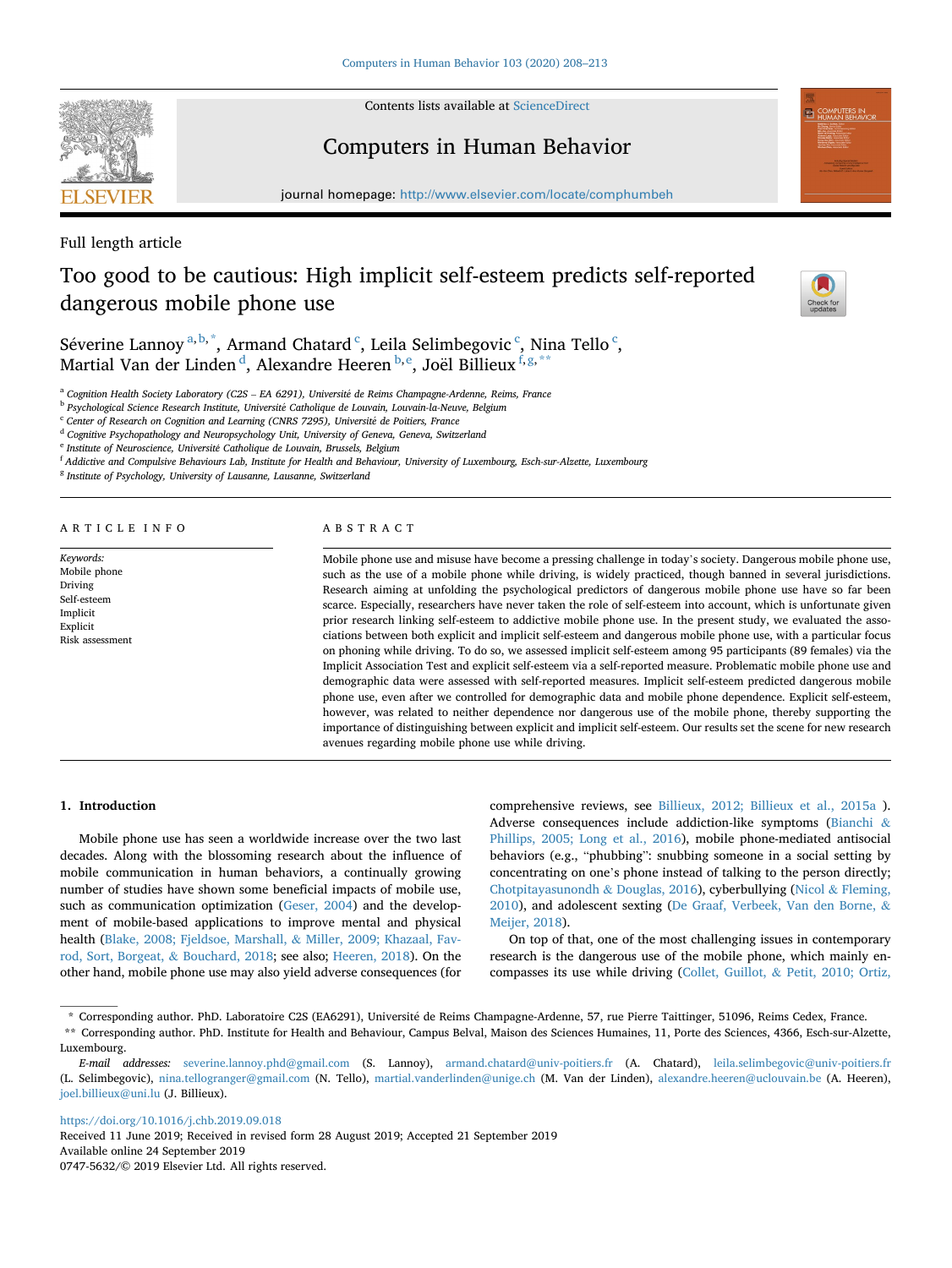<span id="page-1-0"></span>Ortiz-Peregrina, Castro, Casares-López, & Salas, 2018; [Oviedo-Trespalacios, King, Haque,](#page-4-0) & Washington, 2017). Indeed, between 60% and 85% of individuals used their mobile phone while driving and almost 40% of drivers considered this habit a non-dangerous activity (for a review, see [Lipovac,](#page-5-0) Đerić, Tešić, Andrić, & Marić, 2017). However, driver distraction is responsible for about 25% of car crashes ([Lipovac et al., 2017](#page-5-0)). Accordingly, laboratory studies have shown that mobile phone use affects numerous aspects of driving performance, such as attentional and psychomotor abilities (e.g., Svenson & [Patten, 2005](#page-5-0)), which, in turn, strongly increase the risk of car crashes [\(Collet et al.,](#page-4-0)  [2010\)](#page-4-0). Likewise, texting when driving has become a key predictor of car accidents, as it negatively affects attention (e.g., maintaining vigilance) and monitoring (e.g., maintaining a consistent speed, responding to traffic events) abilities [\(Caird, Johnston, Willness, Asbridge,](#page-4-0) & Steel, [2014\)](#page-4-0). Nonetheless, although a few studies have unraveled positive associations between dangerous mobile phone use and various sociodemographic factors, including being a male ([Billieux, Van der Linden,](#page-4-0)  & [Rochat, 2008; Lipovac et al., 2017\)](#page-4-0), young (Brusque & [Alauzet, 2008](#page-4-0)), and highly educated (Márquez, Cantillo, & [Arellana, 2015\)](#page-5-0), uncertainty still abounds regarding the mechanisms that trigger such use, especially while driving.

To date, one of the most common explanations of mobile phone use while driving focuses on personality traits. Personality dispositions, such as heightened sensation-seeking traits [\(Billieux et al., 2008](#page-4-0)), a tendency to have low self-control, high impulsivity ([Hayashi, Rivera, Modico,](#page-5-0)  Foreman, & [Wirth, 2017\)](#page-5-0), or compromised delay discounting ([Hayashi,](#page-5-0)  Russo, & [Wirth, 2015](#page-5-0)), are related to phoning while driving. Yet, despite increasing research linking personality dispositions and dangerous mobile phone use, none has focused on self-esteem, which comes as a surprise given prior research bridging self-esteem to actual and problematic mobile phone use.

Self-esteem is defined as the way an individual evaluates him- or herself (Leary & [Baumeister, 2000](#page-5-0)) and can be assessed both explicitly and implicitly. Explicit self-esteem is measured by self-reported questionnaires that ask people how satisfied they are with themselves. Although self-reported measures are informative about explicit cognitions, scholars have argued that they have limited sensitivity for identifying individual differences (Greenwald & [Farnham, 2000](#page-5-0)). Moreover, they are likely to yield evaluation bias [\(Bosson, Swann,](#page-4-0) & Pennebaker, [2000\)](#page-4-0). In contrast, implicit self-esteem is assessed with indirect measures in order to understand the automatic and unconscious nature of self-esteem. The Implicit Association Test (IAT) is currently one of the most commonly used research tools to capture implicit cognitions (e.g., Bar-Anan & [Nosek, 2014; Rochat, Maurage, Heeren,](#page-4-0) & Billieux, 2019). It relies on categorization between a target concept (e.g., me, others) and an attribute (e.g., positive, negative) and provides an index of the strength of the implicit association on the basis of response latencies ([Greenwald, McGhee,](#page-5-0) & Schwartz, 1998). Current research underlines the importance of combining explicit and implicit measures, which may reflect distinct concepts ([Bosson et al., 2000; Rochat et al., 2019\)](#page-4-0).

Of note, prior research has highlighted the role of self-esteem visà-vis mobile phone use. First, individuals with low self-esteem prefer indirect communication to face-to-face communication. Second, low self-esteem is a strong predictor of problematic behaviors (Billieux, [2012\)](#page-4-0). Indeed, low self-esteem is associated with increased problematic mobile phone use, although inconsistently, with small-to-medium effect sizes and mainly with explicit measures (for a review, see [De-Sola](#page-4-0)  Gutiérrez, Rodríguez de Fonseca, & Rubio, 2016). Nevertheless, to date, no research has directly explored the links between self-esteem and dangerous mobile phone use, which is unfortunate, as mobile phone use while driving has been frequently observed among individuals with high driving confidence [\(Struckman-Johnson, Gaster, Struckman-Johnson,](#page-5-0)  Johnson, & [May-Shinagle, 2015\)](#page-5-0) and high education levels (Márquez [et al., 2015\)](#page-5-0). This observation hence brings into question the involvement of low self-esteem. Indeed, low self-esteem is related to addictive use of the mobile phone, but it is likely that self-esteem plays a different

role in relation to dangerous use, for example, with higher levels relating to risky driving. Such a view aligns with studies suggesting that high self-esteem is associated with violence or risky behaviors (e.g., high self-esteem individuals seem to be particularly confident that they would win a fight and are therefore more willing to engage in it; [Bau](#page-4-0)[meister, Smart,](#page-4-0) & Boden, 1996).

Given the literature outlined above, the present study aimed at revealing the relations between, on the one hand, explicit and implicit self-esteem and, on the other hand, dangerous mobile phone use, with a particular focus on phoning while driving. To this purpose, we used both explicit and implicit measures of self-esteem and capitalized on a validated self-reported questionnaire to assess problematic use of the mobile phone ([Billieux et al., 2008](#page-4-0)) in order to best capture dangerous use.

# **2. Method**

#### *2.1. Participants*

We recruited 95 French-speaking volunteers (89 women, 93.7%) who owned a mobile phone. Participants were between 18 and 42 years old ( $M = 22.09$ ,  $SD = 3.57$ ) and 63.2% of them had a driver's license. All participants included in the study had answered at least one item of the subscale that measured dangerous mobile phone use. Participants were recruited from the community via media and listserv advertisements inviting people to participate in the study. The study was conducted in  $2008<sup>1</sup>$  and followed the principles of the Declaration of Helsinki. Informed consent was obtained from all participants in the study.

# *2.2. Procedure*

Participants first performed the IAT [\(Greenwald et al., 1998](#page-5-0)). The task was programmed and presented by using E-Prime 2 Professional (Psychology Software Tools, Pittsburgh, PA, USA). Participants then filled in the self-reported measures in paper form, including demographic information, explicit self-esteem (the Rosenberg Self-Esteem Scale [RSE]; [Rosenberg, 1965\)](#page-5-0), and mobile phone use (Problematic Mobile Phone Use Questionnaire [PMPUQ]; [Billieux et al., 2008](#page-4-0)). We used the validated French version of these scales (RSE: [Valli](#page-5-0)ère & Val[lerand, 1990](#page-5-0); PMPUQ: [Billieux et al., 2008](#page-4-0)). To avoid a carryover effect (i.e., the possible effect of one measure on the following ones), we counterbalanced the order of completion of the self-reported measurement tools across participants.

#### *2.3. Measures*

# *2.3.1. Implicit self-esteem*

The IAT [\(Greenwald et al., 1998\)](#page-5-0) was used to assess implicit self-esteem. This measure constitutes a widely used test [\(Bar-Anan](#page-4-0) & [Nosek, 2014](#page-4-0)), particularly adapted to measure constructs such as self-esteem (Greenwald & [Banaji, 1995\)](#page-5-0). The IAT is a computerized task that assesses the strength of the association between two concepts, in this case "me/other" and "positive/negative." The score is based on latencies to classify stimuli that appear in the center of the screen into one of the two target categories: "me" (e.g., *I, me, mine, my-self, my*) or "other" (e.g., *they, other, them, their, him*) and/or into one of the two attribute categories: "positive" (e.g., *beauty, success, peace, family*<sup>2</sup>) or "negative" (e.g., *death, pain, prison, poverty*<sup>3</sup>). The name of the categories appeared at the upper right or left of the screen. In order to assign stimuli to the correct category, participants were instructed to press the "E" key

 $1$  This project was initiated in the context of a master thesis conducted at the University of Geneva. Because this project was not part of a PhD or a funded research program, its finalization and publication has been delayed until 2018.<br><sup>2</sup> French translation: beauté, succès, paix, famille. <sup>3</sup> French translation: mort, douleur, prison, pauvreté.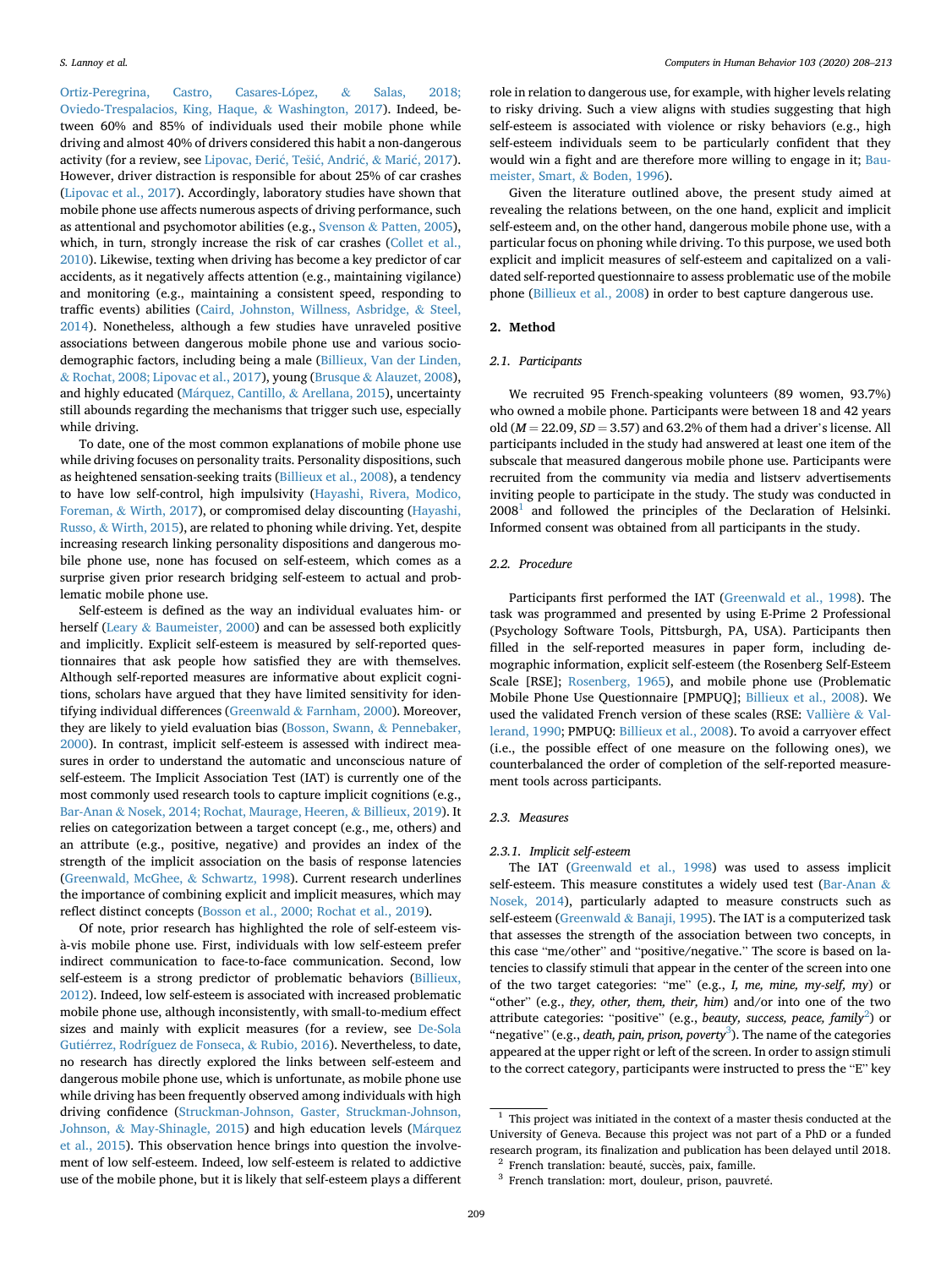for the category presented in the upper right corner of the screen and the "I" key for the category presented in the upper left corner of the screen. The IAT used in the current study consisted of five blocks: Blocks 1, 2, and 4 were practice blocks and thus not taken into account in the final score. Block 3 was a congruent block, meaning that the target category "me" shared the response key with the "positive" attribute (both presented in the upper left corner of the screen), whereas the target category "other" shared the response key with the "negative" attribute (both presented in the upper right corner of the screen). Block 5 was an incongruent block, in which the category "me" shared the response key with the "negative" attribute (upper left corner of the screen), and the category "other" shared the response key with the "positive" attribute (upper right corner of the screen). Faster correct responses in the congruent block than in the incongruent one indicate that participants more strongly associate positive than negative stimuli to the self (i.e., high implicit self-esteem). IAT scores were computed from the scoring algorithm proposed by [Greenwald, Nosek, and Banaji \(2003\)](#page-5-0), a validated procedure presenting robust psychometric properties compared to traditional methods (e.g., [Back, Schmukle,](#page-4-0) & Egloff, 2005). Error responses were discarded. Responses of lower than 300 ms were replaced by 300 ms and responses of higher that 3000 ms were replaced by 3000 ms. The average response times of Block 5 were subtracted from the average response times of Block 3. The resulting score was divided by the standard deviation of all correct response times in Blocks 3 and 5. The reliability of the IAT has been supported by a good split-half internal consistency  $(r = .69;$  [Bosson et al., 2000](#page-4-0)) and a good test-retest reliability (median  $r = .56$ ; for a review, see [Nosek, Greenwald,](#page-5-0) & Banaji, [2007\)](#page-5-0). In the current study, we also found good reliability coefficients (i. e., correlation between the two experimental blocks:  $r = .75$ ,  $p < .001$ and correlations between trials: all *r*s *>* 0.49, all *p*s *<* .001; [Rosenthal](#page-5-0) & [Rosnow, 1991\)](#page-5-0).

# *2.3.2. Explicit self-esteem*

The RSE [\(Rosenberg, 1965](#page-5-0)) is the most commonly used tools to assess self-esteem (e.g., [Donnellan, Ackerman,](#page-4-0) & Brecheen, 2016). This scale is a 10-item self-report questionnaire that assesses the cognitive and affective facets of explicit self-esteem (e.g., "On the whole, I am satisfied with myself"). Participants answered each item on a four-point Likert scale, higher scores indicating higher self-esteem. In this study, we used the French version of the RSE (Vallière & [Vallerand, 1990](#page-5-0)), which has good internal consistency ( $\alpha = .89$ ) as well as good test-retest reliability ( $r = .85$ ). In the current sample, the reliability of the RSE was supported by reliability coefficients (i.e., correlations between each item and the total score: all  $rs > 0.50$ , all  $p < .001$ ) and a good internal reliability, with a Cronbach's alpha of .85.

# *2.3.3. Problematic mobile phone use*

The PMPUQ ([Billieux et al., 2008](#page-4-0)) is a comprehensive measure of mobile phone use, widely employed (e.g., [Kuss et al., 2018\)](#page-5-0), and including specific items to assess dangerous use. This scale is a 30-item self-report questionnaire that evaluates mobile phone use through four dimensions of potential misuse (i.e., dangerous use, prohibited use, dependence, and financial problems). In the current study, the dangerous use subscale (e.g., "While driving, I find myself in dangerous situations because of my mobile phone use") was the main dependent variable, whereas the dependence subscale (e.g., "I get irritated when I am forced to turn my mobile phone off") was used as a control variable in the model. The dangerous use subscale is based on five items, the first being a general question and the other four concerning phoning while driving. One item therefore assesses unspecific dangerous mobile phone use ("I use my mobile phone in situations that would qualify as dangerous"). The two other subscales of the PMPUQ (i.e., prohibited use and financial problems) were not used for the current study. For each item, participants were asked to respond on a four-point Likert scale, higher scores indicating higher levels of mobile phone misuse. The PMPUQ has good psychometric properties, including good structural

validity and internal reliability (with a Cronbach's alpha of .73 for dangerous use score and of .84 for the dependence score; [Billieux et al.,](#page-4-0)  [2008\)](#page-4-0). The current study aligns with those observations, with Cronbach's alpha of .70 for dangerous use score and of .82 for the dependence score. Likewise, the correlations between the four factors (all *r*s *>* .27, all *p*s *<* .01) as well as of those factors with the total score (all *rs >* .59, all *ps <* .001) were significant and medium-to-large.

Prior to completing the PMPUQ, all participants were asked to answer several general questions regarding their mobile phone use; i.e., how long had they owned a mobile phone  $(1 = "less than one year,"$  $2 =$  "from 1 to 5 years,"  $3 =$  "more than 5 years"), how many phone calls did they make per day ( $1 =$  "from 0 to 2 calls,"  $2 =$  "from 3 to 5 calls,"  $3 =$  "more than 5 calls"), how much time did they spend on the phone per day  $(1 = "from 0 to 10 min," 2 = "from 10 to 30 min," 3 = "more"$ than 30 min"), and how many text messages did they send per day  $(1 = "from 0 to 3 SMS," 2 = "from 4 to 10 SMS," 3 = "more than 10"$ SMS").

# **3. Results**

#### *3.1. Correlation analyses*

An initial correlation matrix is provided in [Table 1](#page-3-0). We used the Benjamini–Hochberg false-discovery procedure [\(Benjamini](#page-4-0) & Hoch[berg, 1995\)](#page-4-0) to hold the expected proportion of falsely rejected null hypothesis at 5% for the 45 correlations we computed. A few significant pairwise correlations stood out after applying this correction: dangerous mobile phone use was positively associated with the number of daily calls made  $(r = .39)$ , the duration of daily calls  $(r = .30)$  as well as implicit self-esteem  $(r = .31)$ . Other significant relationships were observed between variables related to actual and problematic mobile phone use (see [Table 1](#page-3-0) for details).

# *3.2. Regression analyses*

We computed a hierarchical linear model to predict dangerous mobile phone use from the demographic variables in Step 1 (sex and age), variables related to the actual use of the mobile phone in Step 2 (the number of years the participants had a mobile phone, the number of phone calls per day, the duration of phone calls, and the number of text messages sent per day), mobile phone dependence in Step 3 (the dependence dimension of the PMPUQ, used as a control variable), and explicit and implicit self-esteem in Step 4. The full model (see [Table 2\)](#page-3-0) accounted for 32% of the variance in dangerous mobile phone use  $(R<sup>2</sup> = .03, .24, .25,$  and .32 for Steps 1 to 4, respectively). In the first step, no significant predictor was found. In the second step, age  $(B = .25, )$  $p = .011$ ) and number of daily calls made ( $B = .34$ ,  $p = .003$ ) were observed as significant predictors. In the third step, mobile phone dependence did not significantly predict dangerous use  $(B = .06, )$  $p = .591$ ) after we controlled for demographic variables and variables related to actual mobile phone use. In the last step, whereas explicit selfesteem did not predict mobile phone use while driving  $(B = -.15, )$  $p = .121$ ), implicit self-esteem did ( $B = .26$ ,  $p = .007$ ) over and above demographic data, actual use, and mobile phone dependence [\(Table 2](#page-3-0)).

# **4. Discussion**

The main aim of this study was to examine the relationship between dangerous mobile phone use, the most representative example being phoning while driving, and both explicit and implicit self-esteem. Younger age, an elevated number of daily calls made, and high implicit self-esteem emerged as significant predictors of dangerous mobile phone use. Notably, these relations remained after we controlled for demographic data, actual mobile phone use, and mobile phone dependence.

Perhaps the most striking finding was the observation that high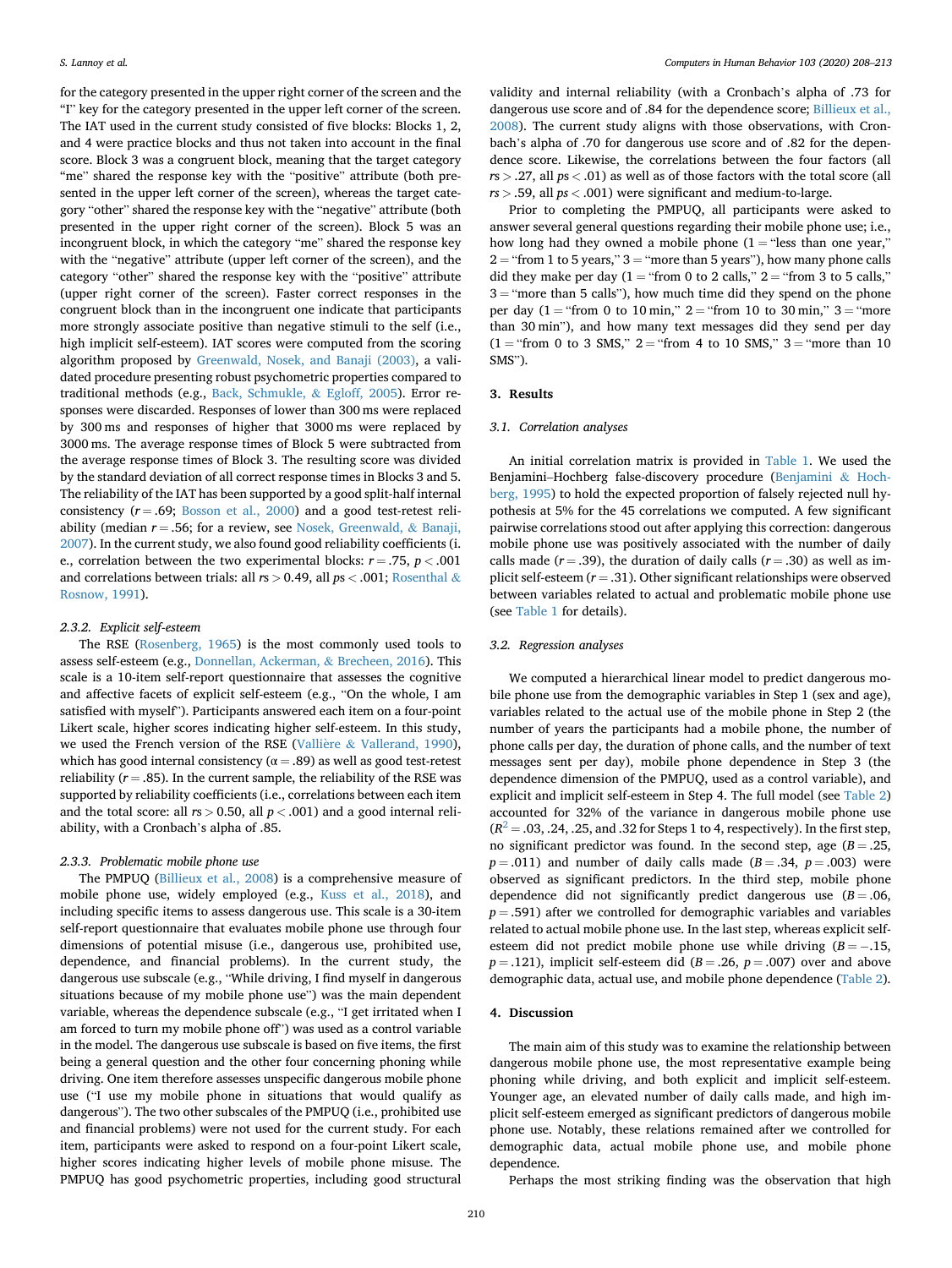#### <span id="page-3-0"></span>**Table 1**

Summary of first-order correlations among the study variables.

| Variable               |         | 2.                       | 3.                              | 4.                | 5.                | 6.                       | 7.                              | 8.                       | 9.                       |
|------------------------|---------|--------------------------|---------------------------------|-------------------|-------------------|--------------------------|---------------------------------|--------------------------|--------------------------|
| 1. Sex                 |         | $\overline{\phantom{0}}$ | $\hspace{0.05cm}$               | $\hspace{0.05cm}$ | $\qquad \qquad$   | $\hspace{0.05cm}$        | $\hspace{0.1mm}-\hspace{0.1mm}$ | $\hspace{0.05cm}$        | $\overline{\phantom{a}}$ |
| 2. Age                 | $-0.05$ | -                        | $\hspace{0.1mm}-\hspace{0.1mm}$ | $\sim$            | $\hspace{0.05cm}$ | $\sim$                   | $\hspace{0.1mm}-\hspace{0.1mm}$ | $\qquad \qquad$          | $\sim$                   |
| 3. MP-Years            | 0.11    | 0.11                     | $\hspace{0.1mm}-\hspace{0.1mm}$ | $\sim$            |                   | $\sim$                   | $\hspace{0.05cm}$               | $\hspace{0.05cm}$        | $\overline{\phantom{a}}$ |
| 4. MP-Daily Calls      | 0.12    | $-0.11$                  | 0.21                            | $\sim$            | $\sim$            | -                        | $\hspace{0.1mm}-\hspace{0.1mm}$ | $\sim$                   | $\sim$                   |
| 5. MP-Daily Duration   | 0.05    | $-0.24$                  | 0.21                            | $0.55*$           | -                 | $\overline{\phantom{a}}$ | $\sim$                          | $\overline{\phantom{a}}$ | $\overline{\phantom{a}}$ |
| 6. MP-SMS              | 0.17    | $-0.21$                  | 0.13                            | $0.41*$           | $0.57*$           | $\overline{\phantom{a}}$ | $\overline{\phantom{a}}$        | $\overline{\phantom{a}}$ |                          |
| 7. PMPUQ-Dependence    | 0.09    | $-0.26$                  | 0.14                            | $0.37*$           | $0.52*$           | $0.41*$                  | $\overline{\phantom{a}}$        | $\overline{\phantom{a}}$ | $\overline{\phantom{a}}$ |
| 8. PMPUQ-Dangerous use | $-0.09$ | 0.17                     | 0.06                            | $0.39*$           | $0.30*$           | 0.19                     | 0.18                            | $\overline{\phantom{0}}$ | $\overline{\phantom{a}}$ |
| 9. RSE                 | 0.01    | 0.09                     | 0.17                            | $-0.02$           | $-0.17$           | $-0.27$                  | $-0.14$                         | $-0.15$                  | -                        |
| 10. IAT-SE             | 0.05    | $-0.07$                  | 0.16                            | 0.24              | 0.19              | 0.24                     | 0.10                            | $.31*$                   | 0.07                     |
|                        |         |                          |                                 |                   |                   |                          |                                 |                          |                          |

*Note.* \* Correlations were significant at  $p < .05$ , corrected for multiple correlations by using the false discovery procedure (Benjamini–Hochberg procedure). Sex  $(1 =$  female,  $2 =$  male); MP-Years = numbers of years of mobile phone ownership; MP-Daily Calls = daily calls made with the mobile phone; MP-Daily Duration = daily duration of calls made with the mobile phone; MP-SMS = number of text messages sent daily; PMPUQ-Dependence = Problematic Mobile Phone Use Questionnaire -Dependence subscale; PMPUQ-Dangerous use = Problematic Mobile Phone Use Questionnaire – Dangerous use subscale; RSE-SE = Rosenberg Self-Esteem Scale; IAT- $SE =$  Implicit Association Test – Self Esteem (D score; [Greenwald et al., 2003](#page-5-0)).

#### **Table 2**

Hierarchical linear model predicting dangerous use of the mobile phone (i.e., PMPUQ score, mobile phone while driving) from demographic variables (sex and age), actual use of mobile phone variables (number of years participant has had a mobile phone, number of calls made per day, mean duration of calls made, and number of text messages sent per day), dependence on mobile phone, explicit self-esteem, and implicit self-esteem.

| Predictor                            | B       | <b>SE</b> | β        | $R^2$    |
|--------------------------------------|---------|-----------|----------|----------|
|                                      |         | (B)       |          |          |
| Step 1                               |         |           |          | .03      |
| Intercept                            | 1.71    | 0.16      |          |          |
| Sex                                  | $-0.25$ | 0.33      | $-0.08$  |          |
| Age                                  | 0.06    | 0.02      | 0.16     |          |
| Step 2                               |         |           |          | $.24***$ |
| Intercept                            | 1.78    | 0.15      |          |          |
| Sex                                  | $-0.40$ | 0.30      | $-0.12$  |          |
| Age                                  | 0.06    | 0.02      | $0.25*$  |          |
| Number of years participant has had  | $-0.14$ | 0.20      | $-0.07$  |          |
| mobile phone                         |         |           |          |          |
| Number of calls made per day         | 0.39    | 0.13      | $0.34**$ |          |
| Mean duration of calls               | 0.18    | 0.14      | 0.17     |          |
| Number of text messages sent per day | 0.05    | 0.14      | 0.04     |          |
| Step 3                               |         |           |          | $.25**$  |
| Intercept                            | 1.78    | 0.15      |          |          |
| Sex                                  | $-0.40$ | 0.31      | $-0.13$  |          |
| Age                                  | 0.06    | 0.02      | $0.26*$  |          |
| Number of years participant has had  | $-0.15$ | 0.20      | $-0.07$  |          |
| mobile phone                         |         |           |          |          |
| Number of calls made per day         | 0.39    | 0.13      | $0.34**$ |          |
| Mean duration of calls               | 0.16    | 0.14      | 0.15     |          |
| Number of text messages sent per day | 0.04    | 0.15      | 0.03     |          |
| Dependence on mobile phone           | 0.08    | 0.15      | 0.06     |          |
| Step 4                               |         |           |          | $.32***$ |
| Intercept                            | 1.77    | 0.15      |          |          |
| Sex                                  | $-0.38$ | 0.29      | $-0.12$  |          |
| Age                                  | 0.06    | 0.02      | $0.27**$ |          |
| Number of years participant has had  | $-0.15$ | 0.20      | $-0.07$  |          |
| mobile phone                         |         |           |          |          |
| Number of calls made per day         | 0.36    | 0.13      | $0.31**$ |          |
| Mean duration of calls               | 0.14    | 0.14      | 0.13     |          |
| Number of text messages sent per day | $-0.07$ | 0.15      | $-0.05$  |          |
| Dependence on mobile phone           | 0.09    | 0.14      | 0.07     |          |
| Explicit self-esteem                 | $-0.25$ | 0.16      | $-0.15$  |          |
| Implicit self-esteem                 | 1.22    | 0.44      | $0.26**$ |          |
| Total $R^2$                          |         |           |          | .33      |

*Note.* PUMPUQ = Problematic Mobile Phone Use Questionnaire.

 $*p < .05$ .

implicit self-esteem predicts dangerous mobile phone use. Given previous findings linking problematic mobile phone use (especially addictive use) to lower levels of explicit self-esteem (Bianchi & [Phillips, 2005;](#page-4-0) 

De-Sola Guti�[errez et al., 2016; Elhai, Dvorak, Levine,](#page-4-0) & Hall, 2017), our findings may appear at odds with prior research. However, these results should not come as a surprise.

First, although prior research has suggested that low self-esteem may trigger excessive mobile phone use via a "reassurance pathway," whereby the need to maintain relationships and obtain reassurance from others drives mobile phone (over)use ([Billieux et al., 2015a,b;](#page-4-0) [Wang](#page-5-0)  [et al., 2018\)](#page-5-0), individuals using mobile phone while driving have been identified as exhibiting high self-confidence [\(Struckman-Johnson et al.,](#page-5-0)  [2015\)](#page-5-0). Therefore, it is not surprising that high implicit self-esteem is at play in the present study. Especially, one cannot exclude a functionally distinct role of high versus low self-esteem in problematic mobile phone use — that is, a differential function between people who use a mobile phone while driving and those who excessively use their mobile phone. This perspective strongly aligns with Baumeister and colleagues' proposal (1996) that individuals with high self-esteem are more prone to engaging in dangerous behaviors (e.g., they may tend to think that they can manage the double task of phoning and driving).

Second, our findings dovetail with previous studies pointing out the role of high self-esteem in risky behaviors, although most earlier works relied on explicit measures of self-esteem (i.e., the RSE and the Single-Item Self-Esteem Scale). For instance, high self-esteem has been associated with extreme physical activity ([Ertl et al., 2018\)](#page-4-0), alcohol use among college students (*[Inandi et al., 2009](#page-5-0)*), stronger commitment in Facebook groups [\(Lo Coco et al., 2018](#page-5-0)), and specific patterns of video game involvement ([Billieux et al., 2015c\)](#page-4-0). Likewise, individuals with high self-esteem make more risky choices during decision-making tasks, especially in loss situations ([Zhang, Chen, Gao, Liu,](#page-5-0) & Liu, 2018). From a conceptual perspective, explicit and implicit self-esteem are considered to be related yet distinct constructs (Gawronski & [Bodenhausen, 2006](#page-5-0)), with explicit self-esteem referring to propositional processes (i.e., conscious evaluations and beliefs) and implicit self-esteem to associative processes (i.e., activated beyond subjective truth or falsity). In the current study, the distinct nature of these processes has been supported by the tools used (De Houwer & [Moors, 2012\)](#page-4-0): for explicit evaluation, participants were asked to assess how they consider themselves; on the other hand, for implicit evaluation, participants were not directly instructed to make associations between the self and the concepts proposed (positive and negative). Accordingly, high explicit self-esteem refers to an intentional positive self-evaluation, whereas high implicit self-esteem reflects spontaneous associations between the self and positive thoughts (Gawronski & [Bodenhausen, 2006](#page-5-0); Koole & [Dehart,](#page-5-0)  [2007\)](#page-5-0). Considering both explicit and implicit evaluations, a specific association between implicit self-esteem and dangerous mobile phone use was observed, whereas explicit self-esteem was not related to any variables after the Benjamini–Hochberg correction. This observation thus reinforces the idea that explicit and implicit measures of self-esteem tap into distinct and non-isomorphic psychological constructs [\(Bosson](#page-4-0) 

 $***p < .01$ .

<sup>\*\*\*</sup>*p <* .001.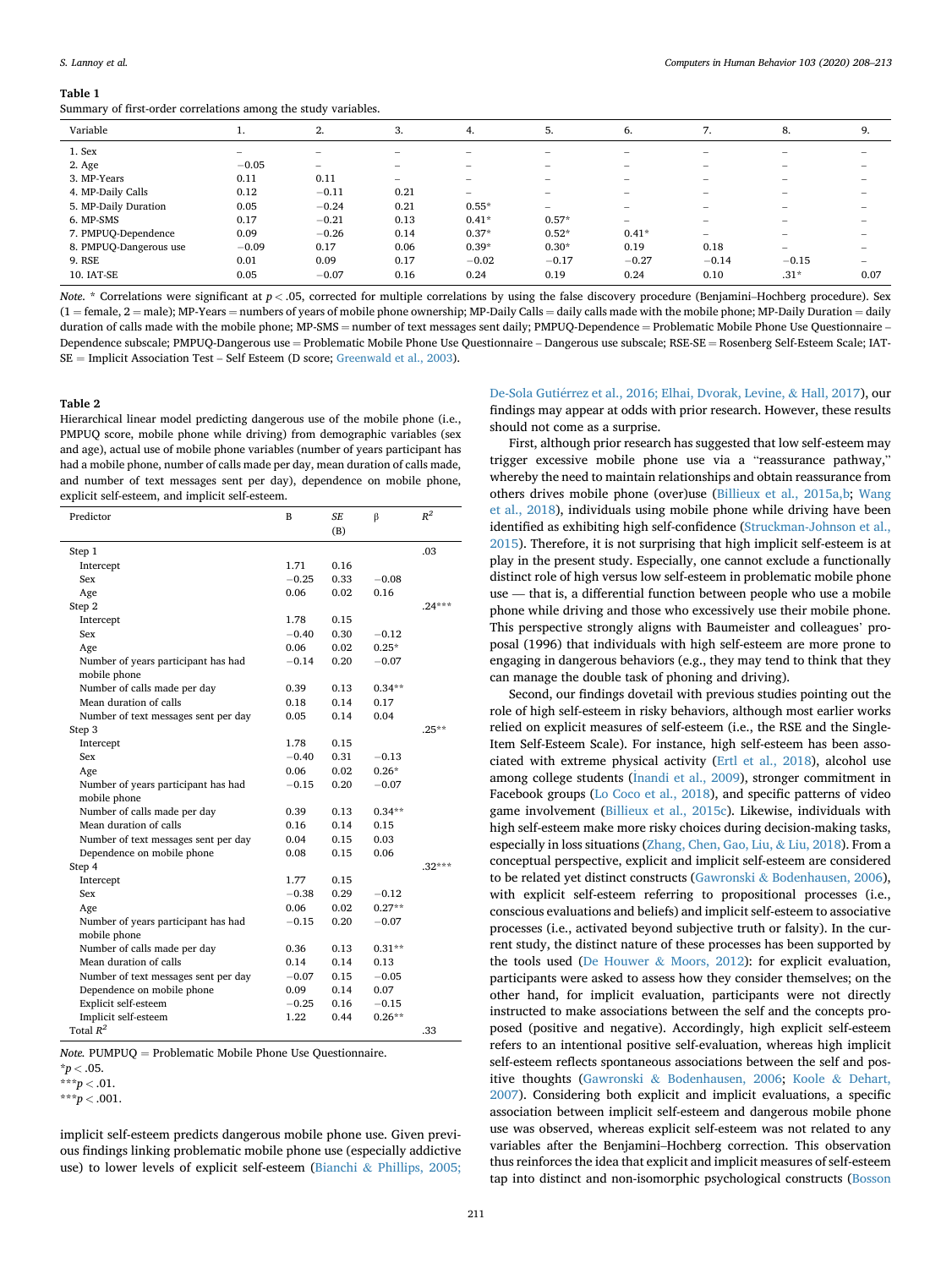<span id="page-4-0"></span>et al., 2000; Zhao, Yu, Zhang, & Ren, 2017). Moreover, it also suggests that mobile phone use while driving may be better predicted by automatic affective reactions toward the self than by conscious propositional self-evaluation processes. These results raise the likelihood that the underlying constructs that have the potential to explain this relationship are not conscious or directly accessible. Future studies should thus further investigate the possible role of high self-esteem in risky behaviors by using both explicit and implicit self-esteem measurements.

In follow-up research, several issues require further examination. First, an important limitation is the cross-sectional nature of the data, precluding strong inferences regarding the cause-effect relationships among the variables [\(Maurage, Heeren,](#page-5-0) & Pesenti, 2013). To best capture the causal and temporal relationships between self-esteem and dangerous mobile phone use, longitudinal and experimental methods are warranted. Second, our study was not preregistered and participants were relatively young and predominantly female. Preregistered replications, including a better-balanced gender-ratio and age-distribution, are thus clearly needed to examine whether the relations between self-esteem and dangerous mobile phone use differ across gender and age. Third, the study was conducted in Switzerland. Future studies should thus extend this investigation in different countries, particularly in countries where using the mobile phone while driving is a predominant behavior or where driving licenses can be obtained at younger ages (e.g., 16 years old), such as in the United States (Centers for Disease Control and Prevention, 2013). Fourth, although sample sizes like those of the present study are usually not regarded as small in this research field, a simulation study has revealed that a sample of about 250 participants is usually considered as adequate to achieve stable estimates for correlations (Schönbrodt & [Perugini, 2013\)](#page-5-0). However, a power analysis (setting the level of  $\alpha$  at 0.05, power [1 –  $\beta$ ] at 0.80) based upon previous correlational studies linking self-esteem and mobile phone use (Hong, Chiu, & [Huang, 2012; Walsh, White, Cox,](#page-5-0) & Young, 2011) indicated that a total sample size of at least 84 participants yields enough power to detect small-to-medium effect sizes  $(r = .30)$  in the present study. Fifth, although the present study focuses on self-esteem and dangerous mobile phone use among individuals with a mobile phone and driving experience, we did not quantify the latter construct (e.g., number of kilometers per day, average time spent in traffic jams). This issue is particularly important given that some of our participants did not hold a definitive driver's license. Future studies should thus further take driving characteristics into account. Finally, we mainly focused on mobile phone use while driving. However, many researchers have suggested that the study of dangerous mobile phone use can transcend driving and be extended to other situations (e.g., phoning while involved in climbing, phoning while cooking).

# **5. Conclusion**

This study evaluates the role of self-esteem in dangerous mobile phone use beyond the recognized involvement of self-esteem in addictive use of a mobile phone. These results show that high implicit selfesteem predicts dangerous mobile phone use, and this association remains after controlling for sociodemographic data, actual use of the mobile phone, and dependence symptoms.

#### **Declarations of interest**

None.

# **Role of the funding source**

None.

#### **Acknowledgment**

We would like to thank Christine Mauron-Pillonel for her help in data

collection.

#### **References**

- Back, M. D., Schmukle, S. C., & Egloff, B. (2005). Measuring task-switching ability in the implicit association test. *Experimental Psychology, 52*(3), 167–179. [https://doi.](https://doi.org/10.1027/1618-3169.52.3.167)  [org/10.1027/1618-3169.52.3.167](https://doi.org/10.1027/1618-3169.52.3.167).
- Bar-Anan, Y., & Nosek, B. A. (2014). A comparative investigation of seven indirect attitude measures. *Behavior Research Methods, 46*, 668–688. [https://doi.org/10.375](https://doi.org/10.3758/s13428-013-0410-6) [8/s13428-013-0410-6.](https://doi.org/10.3758/s13428-013-0410-6)
- [Baumeister, R. F., Smart, L., & Boden, J. M. \(1996\). Relation of threatened egotism to](http://refhub.elsevier.com/S0747-5632(19)30347-4/sref3) [violence and aggression: The dark side of high self-esteem.](http://refhub.elsevier.com/S0747-5632(19)30347-4/sref3) *Psychological Review, 103*  [\(1\), 5](http://refhub.elsevier.com/S0747-5632(19)30347-4/sref3)–33.
- [Benjamini, Y, & Hochberg, Y \(1995\). Controlling the false discovery rate: a practical and](http://refhub.elsevier.com/S0747-5632(19)30347-4/sref61)  powerful approach to multiple testing. *[Journal of the Royal Statistical Society, 57](http://refhub.elsevier.com/S0747-5632(19)30347-4/sref61)*, 289–[300](http://refhub.elsevier.com/S0747-5632(19)30347-4/sref61).
- Bianchi, A., & Phillips, J. G. (2005). Psychological predictors of problem mobile phone use. *CyberPsychology and Behavior, 8*(1), 39–51. [https://doi.org/10.1089/cpb.2005.](https://doi.org/10.1089/cpb.2005.8.39) [8.39](https://doi.org/10.1089/cpb.2005.8.39).
- Billieux, J. (2012). Problematic use of the mobile phone: A literature review and a pathways model. *Current Psychiatry Reviews, 8*, 299–307. [https://doi.org/10.2174](https://doi.org/10.2174/157340012803520522)  [/157340012803520522](https://doi.org/10.2174/157340012803520522).
- Billieux, J., Maurage, P., Lopez-Fernandez, O., Kuss, D. J., & Griffiths, M. D. (2015). Can disordered mobile phone use be considered a behavioral addiction? An update on current evidence and a comprehensive model for future research. *Current Addiction Reports, 2*, 156–162.<https://doi.org/10.1007/s40429-015-0054-y>.
- Billieux, J., Philippot, P., Schmid, C., Maurage, P., De Mol, J., & Van der Linden, M. (2015). Is dysfunctional use of the mobile phone a behavioural addiction? Confronting symptom-based versus process-based approaches: Conceptualizing mobile phone dysfunctional use. *Clinical Psychology & Psychotherapy, 22*(5), 460–468. <https://doi.org/10.1002/cpp.1910>.
- Billieux, J., Thorens, G., Khazaal, Y., Zullino, D., Achab, S., & Van der Linden, M. (2015). Problematic involvement in online games: A cluster analytic approach. *Computers in Human Behavior, 43*, 242–250. [https://doi.org/10.1016/j.chb.2014.10.055.](https://doi.org/10.1016/j.chb.2014.10.055)
- Billieux, J., Van der Linden, M., & Rochat, L. (2008). The role of impulsivity in actual and problematic use of the mobile phone. *Applied Cognitive Psychology, 22*, 1195–1210. <https://doi.org/10.1002/acp.1429>.
- Blake, H. (2008). Innovation in practice: Mobile phone technology in patient care. *British Journal of Community Nursing, 13*(4), 160–165. [https://doi.org/10.12968/b](https://doi.org/10.12968/bjcn.2008.13.4.29024)  [jcn.2008.13.4.29024](https://doi.org/10.12968/bjcn.2008.13.4.29024).
- Bosson, J. K., Swann, W. B., & Pennebaker, J. W. (2000). Stalking the perfect measure of implicit self-esteem: The blind men and the elephant revisited? *Journal of Personality and Social Psychology, 79*(4), 631–643. [https://doi.org/10.1037//0022-3514.79.4](https://doi.org/10.1037//0022-3514.79.4.631) [.631](https://doi.org/10.1037//0022-3514.79.4.631).
- Brusque, C., & Alauzet, A. (2008). Analysis of the individual factors affecting mobile phone use while driving in France: Socio-demographic characteristics, car and phone use in professional and private contexts. *Accident Analysis & Prevention, 40*(1), 35–44. <https://doi.org/10.1016/j.aap.2007.04.004>.
- Caird, J. K., Johnston, K. A., Willness, C. R., Asbridge, M., & Steel, P. (2014). A metaanalysis of the effects of texting on driving. *Accident Analysis & Prevention, 71*, 311–318. <https://doi.org/10.1016/j.aap.2014.06.005>.
- Centers for Disease Control and Prevention. (2013). *Mobile device use while driving United States and seven European countries, 2011*. Online Publications. retrieved from [https://www.cdc.gov/mmwr/preview/mmwrhtml/mm6210a1.htm.](https://www.cdc.gov/mmwr/preview/mmwrhtml/mm6210a1.htm)
- Chotpitayasunondh, V., & Douglas, K. M. (2016). How "phubbing" becomes the norm: The antecedents and consequences of snubbing via smartphone. *Computers in Human Behavior, 63*, 9–18. <https://doi.org/10.1016/j.chb.2016.05.018>.
- Collet, C., Guillot, A., & Petit, C. (2010). Phoning while driving I: A review of epidemiological, psychological, behavioural and physiological studies. *Ergonomics, 53*(5), 589–601. <https://doi.org/10.1080/00140131003672023>.
- De Graaf, H., Verbeek, M., Van den Borne, M., & Meijer, S. (2018). Offline and online sexual risk behavior among youth in The Netherlands: Findings from sex under the age of 25. *Frontiers in Public Health, 6*.<https://doi.org/10.3389/fpubh.2018.00072>.
- [De Houwer, J., & Moors, A. \(2012\). How to define and examine implicit processes? In](http://refhub.elsevier.com/S0747-5632(19)30347-4/sref19) R. Proctor, & E. J. Capaldi (Eds.), *[Psychology of science: Implicit and explicit processes](http://refhub.elsevier.com/S0747-5632(19)30347-4/sref19)*  (pp. 183–[198\). Oxford: Oxford University Press.](http://refhub.elsevier.com/S0747-5632(19)30347-4/sref19)
- De-Sola Guti�errez, J., Rodríguez de Fonseca, F., & Rubio, G. (2016). Cell-phone addiction: A review. *Frontiers in Psychiatry, 7*. [https://doi.org/10.3389/fpsyt.2](https://doi.org/10.3389/fpsyt.2016.00175) [016.00175](https://doi.org/10.3389/fpsyt.2016.00175)
- Donnellan, M. B., Ackerman, R. A., & Brecheen, C. (2016). Extending structural analyses of the Rosenberg self-esteem scale to consider criterion-related validity: Can composite self-esteem scores Be good enough? *Journal of Personality Assessment, 98*  (2), 169–177.<https://doi.org/10.1080/00223891.2015.1058268>.
- Elhai, J. D., Dvorak, R. D., Levine, J. C., & Hall, B. J. (2017). Problematic smartphone use: A conceptual overview and systematic review of relations with anxiety and depression psychopathology. *Journal of Affective Disorders, 207*, 251–259. [htt](https://doi.org/10.1016/j.jad.2016.08.030)  [ps://doi.org/10.1016/j.jad.2016.08.030](https://doi.org/10.1016/j.jad.2016.08.030).
- Ertl, M. M., Longo, L. M., Groth, G. H., Berghuis, K. J., Prout, J., Hetz, M. C., et al. (2018). Running on empty: High self-esteem as a risk factor for exercise addiction. *Addiction Research and Theory, 26*(3), 205–211. [https://doi.org/10.1080/16066359.2017.1](https://doi.org/10.1080/16066359.2017.1347257) [347257](https://doi.org/10.1080/16066359.2017.1347257).
- Fjeldsoe, B. S., Marshall, A. L., & Miller, Y. D. (2009). Behavior change interventions delivered by mobile telephone short-message service. *American Journal of Preventive Medicine, 36*(2), 165–173. [https://doi/org/10.1016/j.amepre.2008.09.040.](https://doi/org/10.1016/j.amepre.2008.09.040)